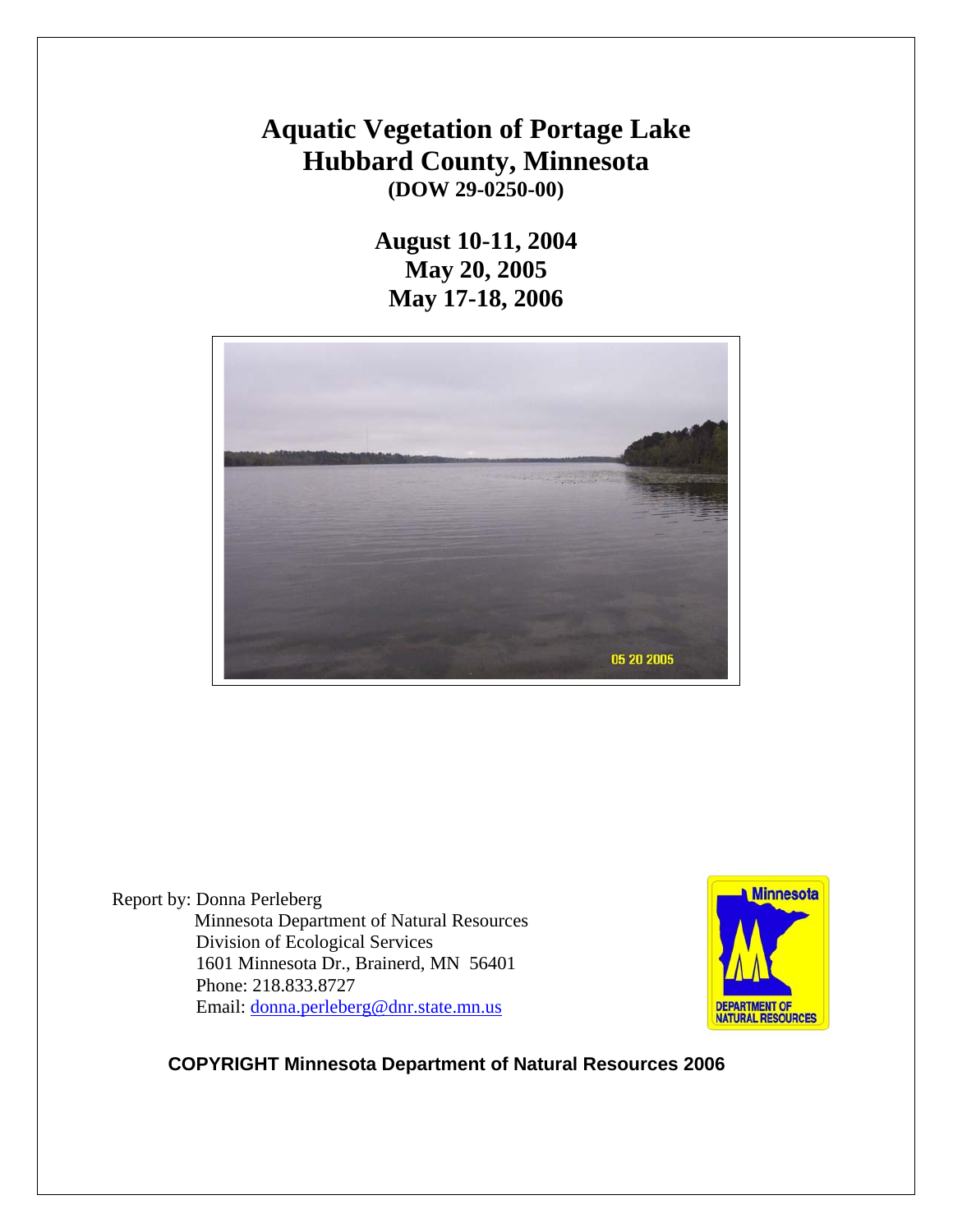## **Acknowledgments**

Lake sampling:

2006: Josh Knopik, Stephanie Loso, Lucas Wandrie, MnDNR Division of Ecological Services 2005: Donna Perleberg, Joe Backowski, MnDNR Division of Ecological Services 2004: Donna Perleberg, Josh Knopik, MnDNR Division of Ecological Services

Report Review: Wendy Crowell, MnDNR Division of Ecological Services, St. Paul Doug Kingsley, MnDNR Fisheries, Park Rapids

Funding: Collection of these data was made possible by support from the Heritage Enhancement Fund.

#### **This report should be cited as:**

Perleberg, D. 2006. Aquatic vegetation of Portage Lake, Hubbard County, Minnesota (DOW 29- 0250-00), August 10-11, 2004, May 20, 2005 and May 17-18, 2006. Minnesota Department of Natural Resources, Ecological Services Division, 1601 Minnesota Dr., Brainerd, MN 56401. 19 pp.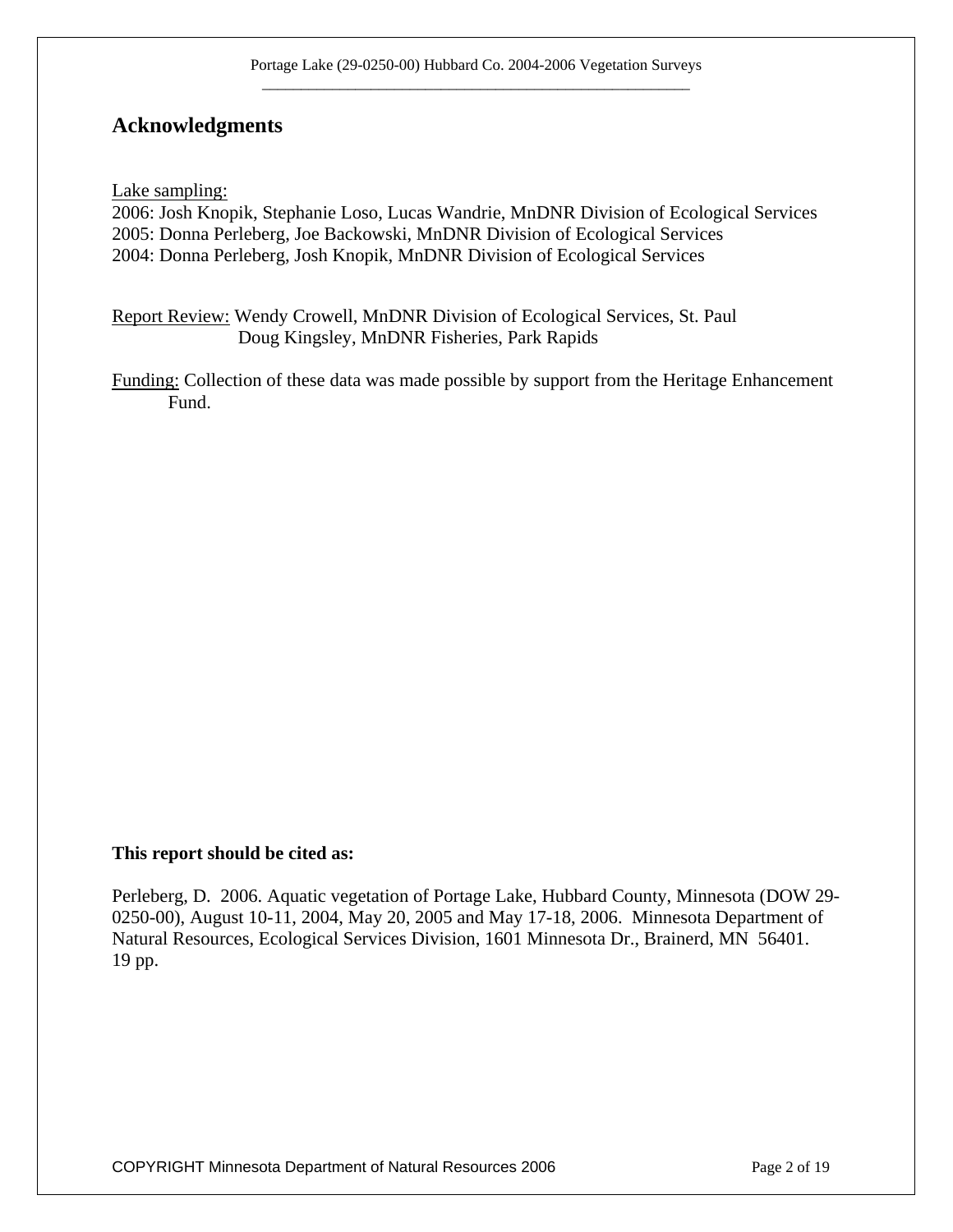#### **Summary**

Portage Lake is a shallow, nutrient rich lake located near Park Rapids, Minnesota. Vegetation surveys were conducted in August 2004 to assess the native aquatic plant community and in May 2005 and May 2006 to assess the non-native, curly-leaf pondweed population. These surveys provide quantitative estimates of the frequency at which the common submerged plant species occur.

Submerged aquatic plants occur throughout the lake to a depth of 15 feet but are most frequent in water depths less than 10 feet. The native plant community is dominated by coontail (*Ceratophyllum demersum*), a species tolerant of low light and high turbidity. Twelve other native submerged plant species were found but were generally restricted to water depths less than 10 feet where sufficient light is available for growth.

The non-native submerged plant, curly-leaf pondweed (*Potamogeton crispus*) has been present in Portage Lake since at least 2002. In early summer 2002, it formed dense surface mats and the lake association began efforts to control the plant through herbicide applications. Curly-leaf pondweed occurred in seven percent of the sites in May 2005 and in 13 percent of the sites in May 2006. These surveys provide estimates of the actual curly-leaf abundance in the lake and indicate that curly-leaf abundance remained relatively low in both spring 2005 and spring 2006.

Another non-native plant, hybrid pink waterlily (*Nymphaea* sp.) was documented in Portage Lake. This plant was likely purchased as a water garden plant and placed into the lake. It has since spread to numerous areas around the lakeshore. Although it has an attractive flower, this exotic plant should not be planted in or near Minnesota lakes because it has the potential to crowd out native plant species.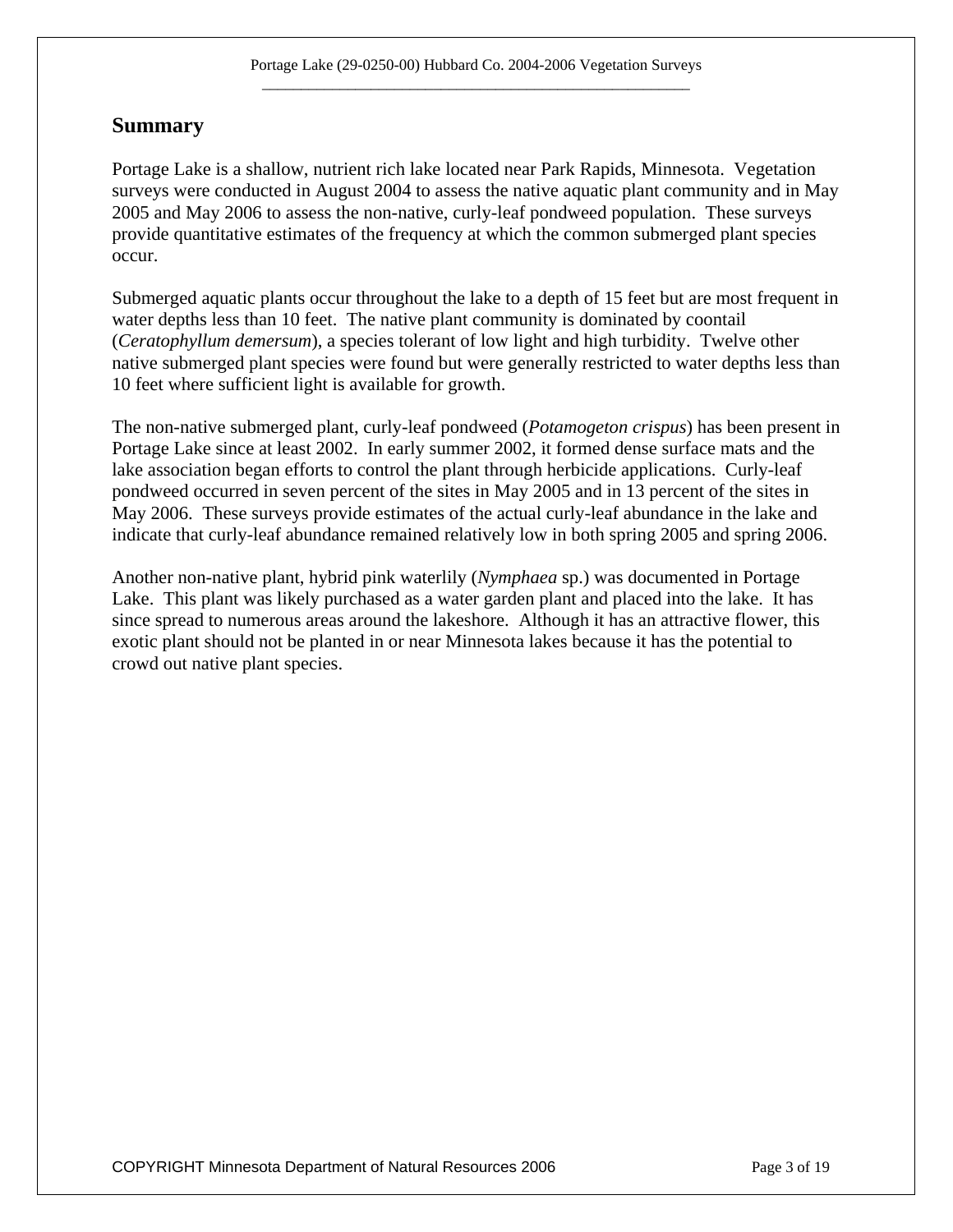Portage Lake (DOW 29-0250-00) is located three miles north of the city of Park Rapids in Hubbard County, Minnesota within the ecological region called the [Laurentian Mixed Forest Province](http://www.dnr.state.mn.us/ecs/index.html) (Fig. 1).

The lake lies at the northern edge of the Crow Wing River Watershed and is one of several lakes in this watershed where the non-native plant, curly-leaf pondweed (*Potamogeton crispus*) has been found (Fig. 2). Flow leaves the eastern end of Portage Lake through a creek to Fish Hook Lake, then south through the Fish Hook River, east through the Shell River, and then to the Crow Wing River.



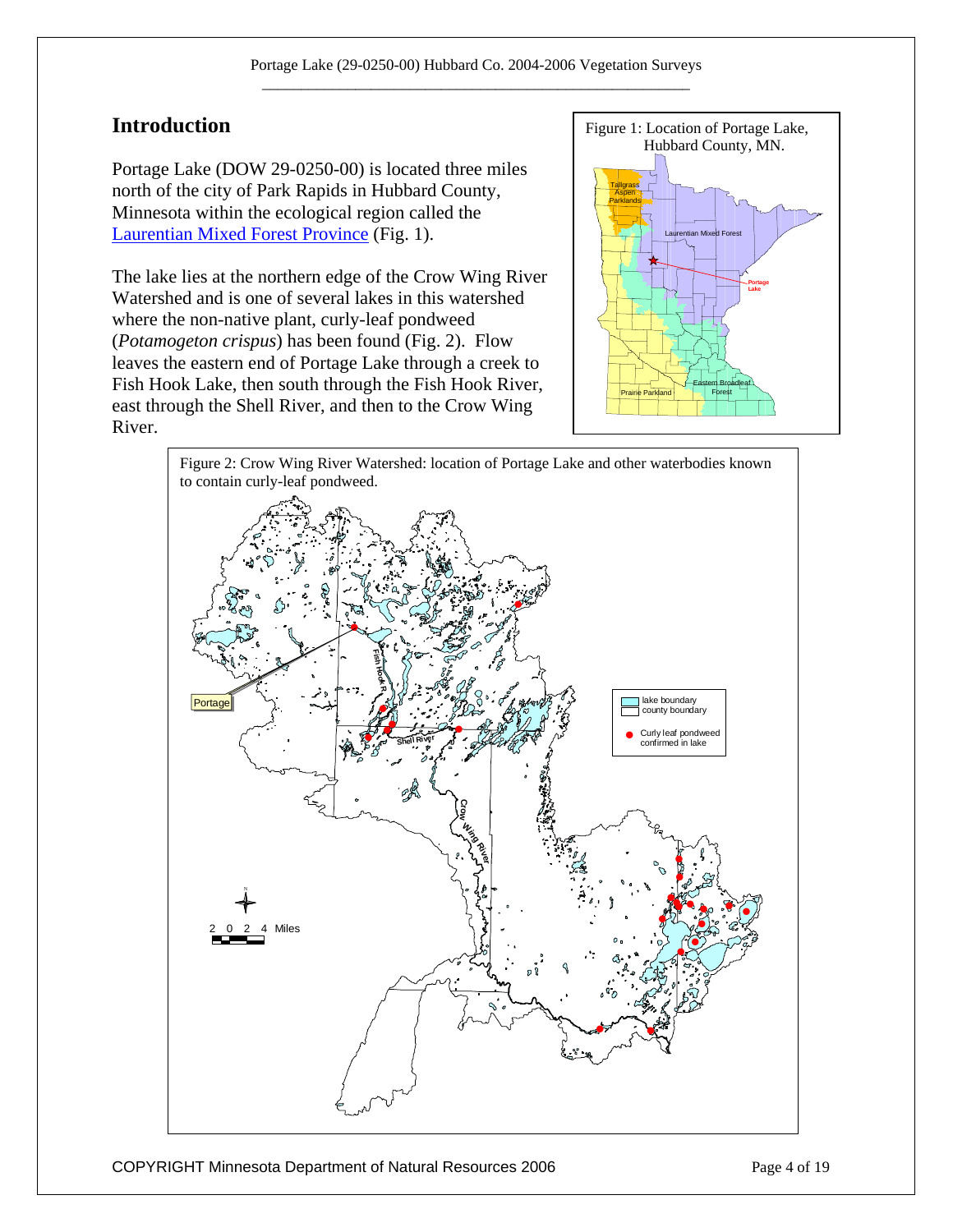Within the sub-watershed containing Portage Lake, land use is a mix of forested and agricultural land. Much of the shoreline adjacent to Portage Lake remains forested but it has been developed for seasonal and permanent residences (Fig. 3.) A public boat launch is located on the south shore.

Portage Lake is an elongated basin with a surface area of about 412 acres. It is shallow, with a maximum depth of 17 feet (Fig. 4).





The lake is described as eutrophic (moderate-high nutrients) with low water clarity as indicated by a mean summer Secchi depth of about four feet between 1996 and 2005 feet (MPCA 2005). In recent years, reports of mid-summer algal blooms have been common.

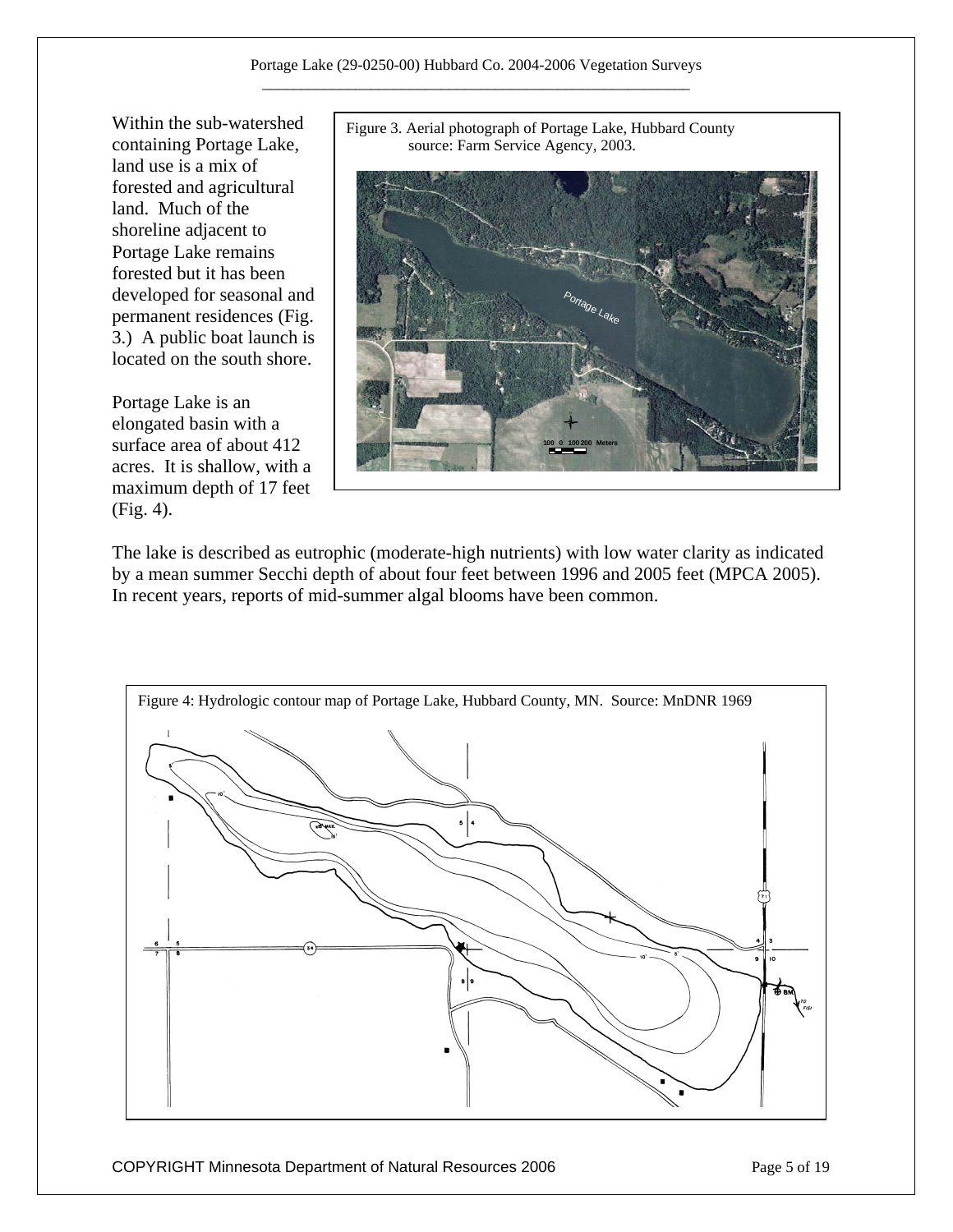#### **Vegetation Survey Objectives**

The purpose of vegetation surveys of Portage Lake was to describe the current aquatic plant community including:

- 1) Estimate the maximum depth of rooted vegetation
- 2) Estimate the percent of the lake occupied by rooted vegetation
- 3) Record the aquatic plant species that occur in the lake
- 4) Estimate frequencies of occurrence of individual species
- 5) Develop maps of the distribution of the common species

The August 2004 survey assessed the native plant community. The survey was repeated in May 2005 and May 2006 to specifically estimate the abundance and distribution of curly-leaf pondweed, a non-native species that reaches its peak growth in late spring.

## **Methods**

#### **Aquatic Vegetation Survey Methods**

A Point-Intercept vegetation survey of Portage Lake was conducted on August 10 and 11, 2004 following the methodology described by Madsen (1999). The survey was repeated on May 20, 2005 and on May 18 and 19, 2006. Sample points were established using a GIS software program using a 75 meter by 75 meter grid across the lake surface (Fig. 5). A total of 303 sites were sampled during each survey.

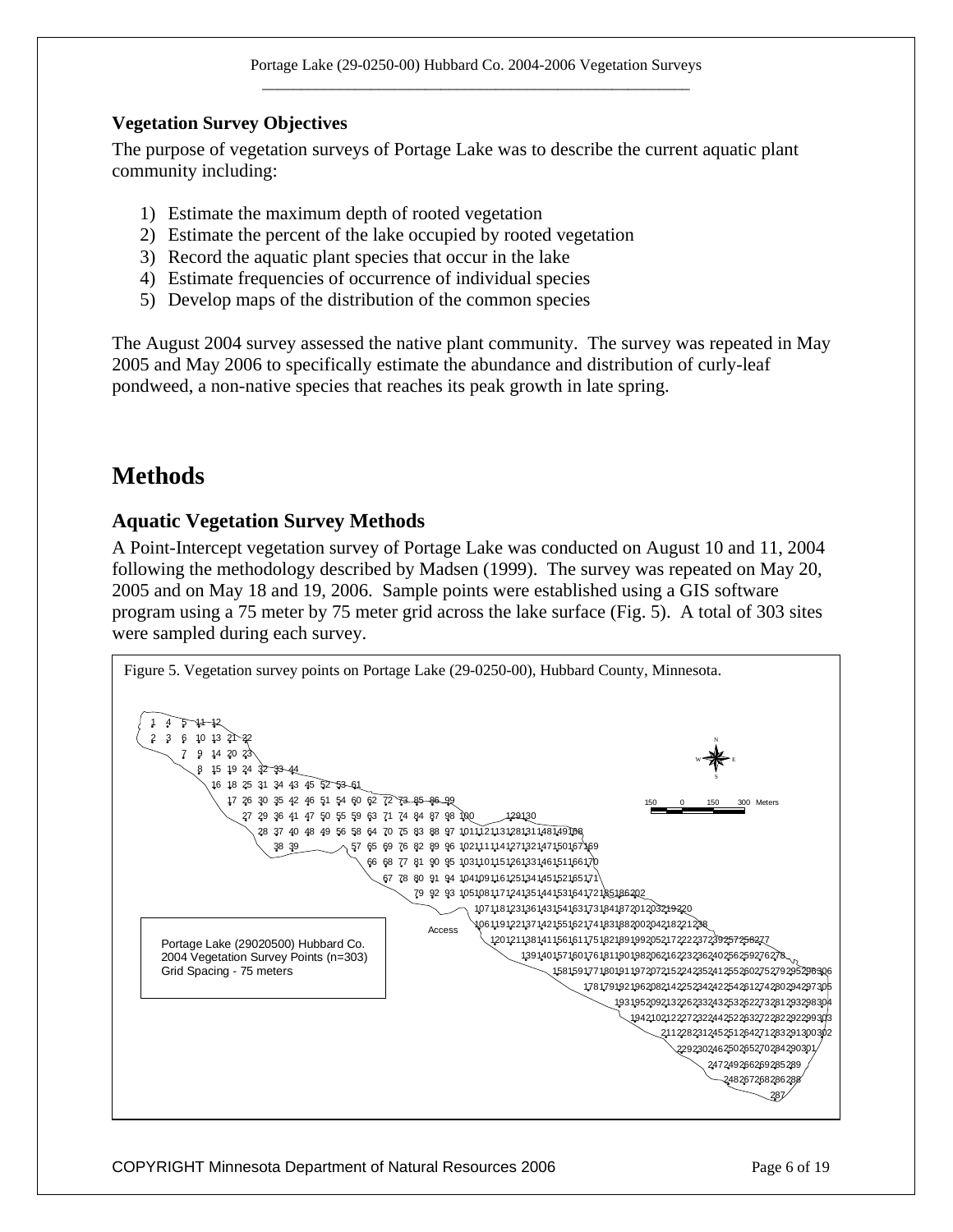Survey waypoints were created and downloaded into a Global Positioning System (GPS) receiver. The GPS unit was used to navigate the boat to each sample point. One side of the boat was designated as the sampling area. At each site, water depth was recorded in one foot increments using a measured stick in water depths less than eight feet and an electronic depth finder in water depths greater than eight feet. The surveyors recorded all plant species found within a one meter squared sample site at the pre-designated side of the boat. A doubleheaded, weighted garden rake, attached to a rope was used to survey vegetation not visible from the surface (Fig. 6). If curly-leaf pondweed was present at a site, surveyors recorded whether or not it formed surface mats at that site.



Nomenclature followed Crow and Hellquist (2000). Voucher specimens were collected for most plant species.

Data were entered into a Microsoft Access database and frequency of occurrence was calculated for each species as the number of sites in which a species occurred divided by the total number of sample sites.

#### *Example:*

There were 303 samples sites. In 2004, Coontail occurred in 124 of those sample sites. Frequency of coontail in  $2004 = 124/303$  (\*100) = 41%

Frequency was calculated for the entire vegetated lake and sampling points were also grouped by water depth and separated into six depth zones for analysis: 0 to 3 feet, and 4 to 6 feet, 7 to 9 feet, 10 to 12 feet, 13 to 15 feet, and 16 feet.

## **Results / Discussion**

The data from the August 2004 survey cannot be directly compared to the May 2005 or May 2006 survey data because native plant species reach peak growth in late summer and the exotic, curly-leaf pondweed reaches peak growth in mid to late spring. Lower frequency values for native species during the May 2005 and May 2006 surveys are expected and do not necessarily indicate that these native species have actually decreased in abundance in the lake. Similarly, curly-leaf pondweed naturally senesces by mid-summer and a low frequency value for this species in August may not be predictive of its potential growth in the following spring. In order to compare changes in native species abundance, a survey should be repeated in late summer. To estimate changes in curly-leaf pondweed abundance, results of the May 2005 and May 2006 surveys are compared.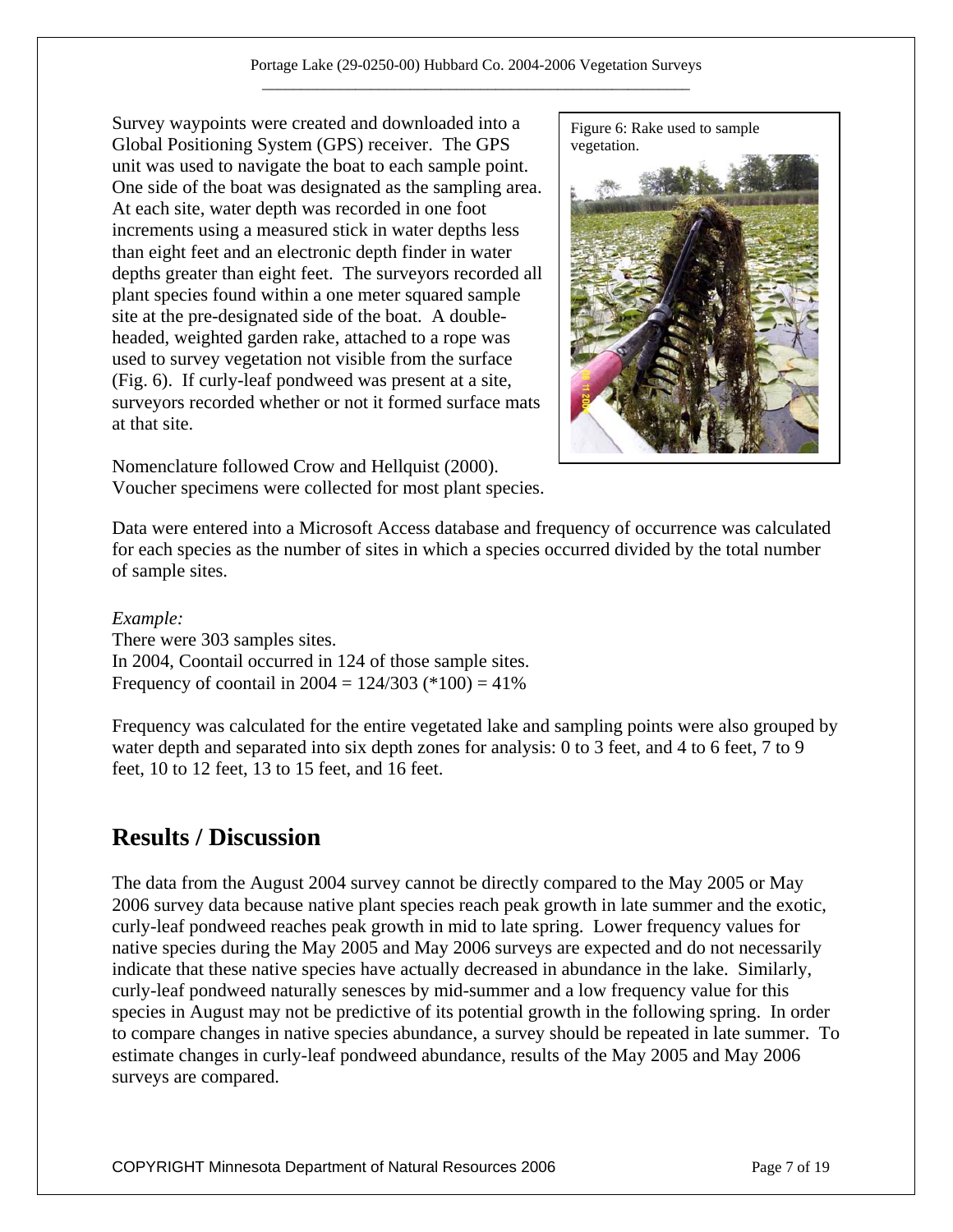#### **Maximum depth of vegetation and percent of lake with vegetation**

As expected, vegetation was found in more sites during the August 2004 survey (57 percent of sites vegetated) than during the May 2005 (49 percent of sites vegetated) and May 2006 (41 percent of sites vegetated) when most plant species were still in early growth stages.

During all surveys, vegetation occurred to a maximum depth of 15 feet but plant growth was most abundant in water depths less than ten feet where at least 60 percent of the sites in this zone contained vegetation (Fig 7). Plant abundance decreased with increasing water depth and in depths greater than 12 feet, fewer than 20 percent of the sites contained vegetation (Fig. 7). Plant occurrence was greater at all depths during the August 2004 survey but the same general trend of decreasing vegetation with increasing water depth was seen during all surveys.



#### **Number of species recorded**

A total of 26 native aquatic plant species were recorded in Portage Lake, including 13 submerged species, five free-floating, three floating-leaved, and five emergent. In addition, several native wetland emergent plant species were also recorded (Table 1).

Two non-native aquatic plant species were documented in the lake. Curly-leaf pondweed (*Potamogeton crispus*) is an exotic, submerged aquatic plant and a hybrid pink waterlily (*Nymphaea* sp.) is a non-native floating-leaved plant.

The highest number of plant species was found during the August 2004 survey (Table 1). Fewer species were found during the May 2005 and May 2006 surveys because most native species do not reach their peak biomass until later in the summer. For this reason, direct comparisons between species occurrence and abundance in May and August are not useful. For example, the fact that Illinois pondweed (*Potamogeton illinoensis*) was found during the August 2004 survey but not during the May 2005 or May 2006 surveys is likely because the species had not yet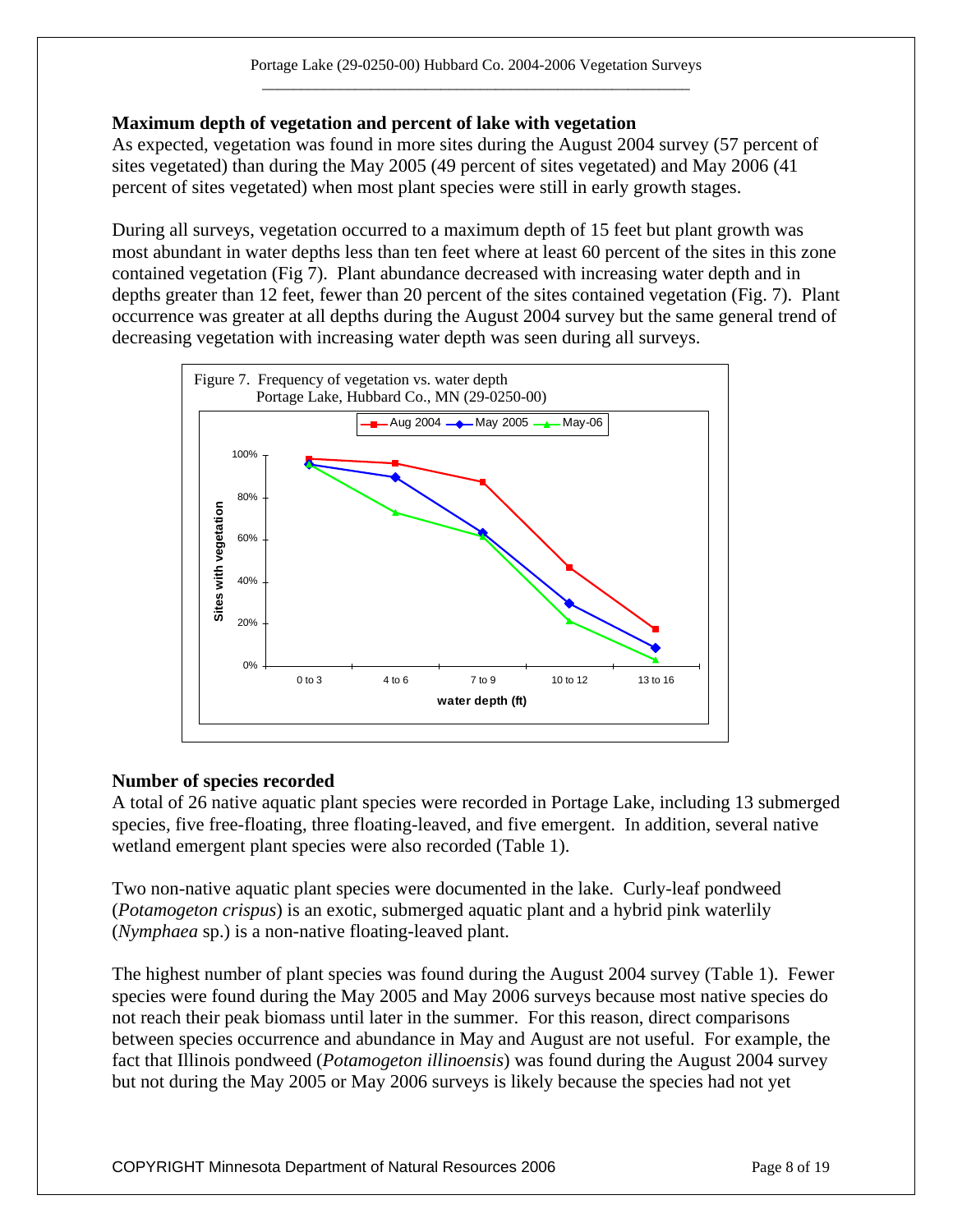#### Table 1. Aquatic Plants of Portage Lake Hubbard County (29-0250-00) August 2004, May 2005, May 2006

Frequency calculated for entire lake (shore to 16 feet depth) Frequency = percent of sites in which species occurred 303sample sites

| Life Form                                                                                   | <b>Common Name</b>           | <b>Scientific Name</b>                 | Frequency      |             |                |
|---------------------------------------------------------------------------------------------|------------------------------|----------------------------------------|----------------|-------------|----------------|
|                                                                                             |                              |                                        | Aug<br>2004    | May<br>2005 | May<br>2006    |
| <b>SUBMERGED</b><br>These plants grow<br>primarily under the water<br>surface. Upper leaves | Coontail                     | Ceratophyllum demersum                 | 40             | 24          | 17             |
|                                                                                             | Muskgrass                    | Chara sp.                              | 28             | 31          | 18             |
|                                                                                             | Canada waterweed             | Elodea canadensis                      | 15             | 10          | $\overline{9}$ |
|                                                                                             | <b>Bushy</b> pondweed        | Najas flexilis                         | 8              |             | 6              |
| may float near the                                                                          | Curly-leaf pondweed          | Potamogeton crispus                    | $\leq$ 1       | 7           | 13             |
| surface and flowers may                                                                     | Illinois pondweed            | Potamogeton illinoensis                | 5              |             |                |
| extend above the surface.                                                                   | Sago pondweed                | Stuckenia pectinata                    | 5              | $<$ 1       |                |
| Plants are often rooted or                                                                  | Northern watermilfoil        | Myriophyllum sibiricum                 | $\overline{2}$ |             | $\overline{2}$ |
| anchored to the lake<br>bottom.                                                             | Water stargrass              | Zosterella dubia                       | $\overline{2}$ | 1           | $\mathbf{1}$   |
|                                                                                             | Wild celery                  | Vallisneria americana                  | $\overline{2}$ |             |                |
|                                                                                             | Narrow-leaf pondweed         | Potamogeton sp.                        | $\mathbf{1}$   |             |                |
|                                                                                             | White water buttercup        | Ranunculus longirostris                | $\mathbf{1}$   | 1           | $\leq$ 1       |
|                                                                                             | Whitestem pondweed           | Potamogeton praelongus                 | $\leq$ 1       |             |                |
|                                                                                             | Greater bladderwort          | Utricularia vulgaris                   | $\leq$ 1       |             | 1              |
|                                                                                             |                              |                                        |                |             |                |
| FREE-FLOATING                                                                               | Star duckweed                | Lemna trisulca                         | $\overline{2}$ | 5           | 6              |
| These plants float on the                                                                   | Greater duckweed             | Spirodela polyrhiza                    | $\leq$ 1       |             |                |
| water and drift with<br>water currents.                                                     | Lesser duckweed              | Lemna minor                            | $\leq$ 1       |             |                |
|                                                                                             | Watermeal                    | Wolffia sp.                            | $\leq$ 1       |             |                |
|                                                                                             | Water moss                   | Not identified to genus                | 1              |             | $< \! 1$       |
| <b>FLOATING</b>                                                                             | Yellow waterlily             |                                        | 5              | 3           | 3              |
| These plants are rooted in                                                                  | Floating leaf pondweed       | Nuphar variegata<br>Potamogeton natans | $\leq$ 1       |             |                |
| the lake bottom and have                                                                    | <b>Hybrid Pink Waterlily</b> | Nymphaea sp. x                         | $p^*$          |             |                |
| leaves that float on the water                                                              | Water smartweed              | Polygonum amphibium                    |                |             |                |
| surface. Many have colorful<br>flowers that extend above<br>the water                       |                              |                                        | p              |             |                |
| <b>EMERGENT</b>                                                                             | Wild Rice                    | Zizania palustris                      | 4              |             |                |
| These plants extend well                                                                    | Hardstem bulrush             | Scirpus acutus                         | $\leq$ 1       |             |                |
| above the water surface                                                                     | Spikerush                    | Eleocharis sp.                         | p              |             |                |
| and grow in shallow                                                                         | Cattail                      | Typha sp.                              | p              | p           | $\mathbf P$    |
| water, near shore.                                                                          | Giant cane                   | Phragmites australis                   | p              | p           | p              |
|                                                                                             |                              |                                        |                |             |                |
| <b>WETLAND</b>                                                                              | Swamp Milkweed               | Asclepias incarnata                    | p              |             |                |
| <b>EMERGENTS</b>                                                                            | Marsh marigold               | Caltha palustris                       |                | p           |                |
| There plants grow along                                                                     | Sedges                       | Carex sp.                              | p              |             |                |
| shore and may extend                                                                        | Joe-pye weed                 | Eupatorium maculatum                   | p              |             |                |
| into wet soils                                                                              | Water dock                   | Rumex sp.                              | p              |             |                |
|                                                                                             | <b>Reed Canary Grass</b>     | Phalaris arundinaceae                  | p              | p           |                |
|                                                                                             | Marsh Skullcap               | Scutellaria galericulata               | p              |             |                |

P = present; indicates plant was found during survey but did not occur within a specific sample site.  $Hight = non-native species$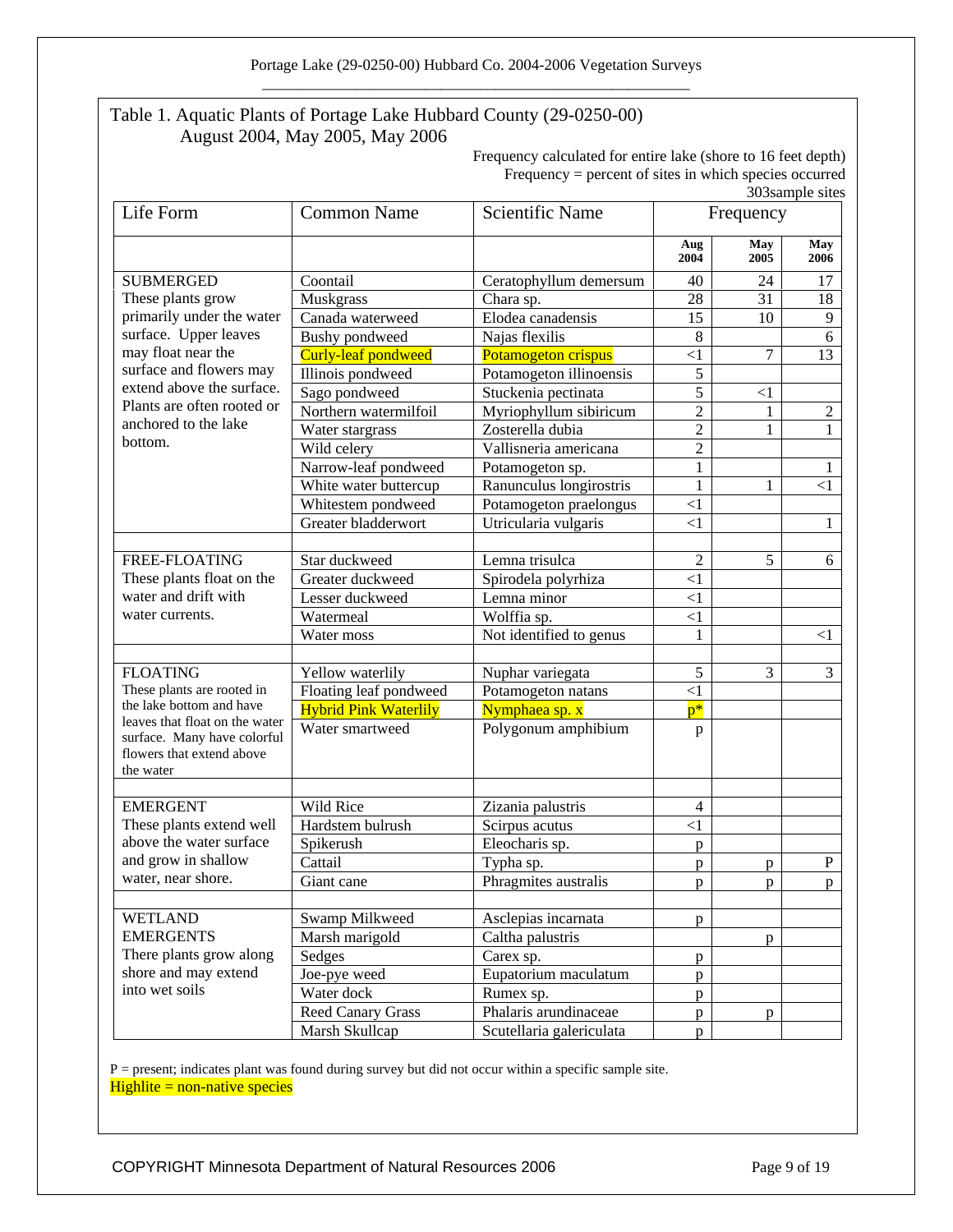sprouted from rhizomes. Similarly, the fact that coontail (*Ceratophyllum demersum*) was present in only 24 percent of the sites in May 2005, compared to 40 percent of the sites in August 2004 is most likely because it is not fully grown in May. It does not indicate that the plant has actually decreased in abundance from 2004 to 2005.

#### **Distribution of species by water depth**

In all years, the greatest number of plant species was found in shallow water less than four feet (Fig. 8). During August 2004, 25 native species and the two non-native species were found in the zero to three feet depth zone and less than 15 species were found in the same zone during the May 2005 and May 2006 surveys. In all survey years, the number of species found declined as water depth increased (Fig. 8).



Emergent and floating-leaf species were restricted to the shallow water less than six feet in depth while some submerged and free-floating species occurred at all depth zones sampled (Fig. 9). The greatest number of native submerged species occurred in depths of six feet. Only six native submerged species were found in depths greater than nine feet and only three native submerged species occurred in depths greater than 12 feet. The non-native submerged species, curly-leaf pondweed, occurred at all water depths to a maximum depth of 15 feet (Fig. 9).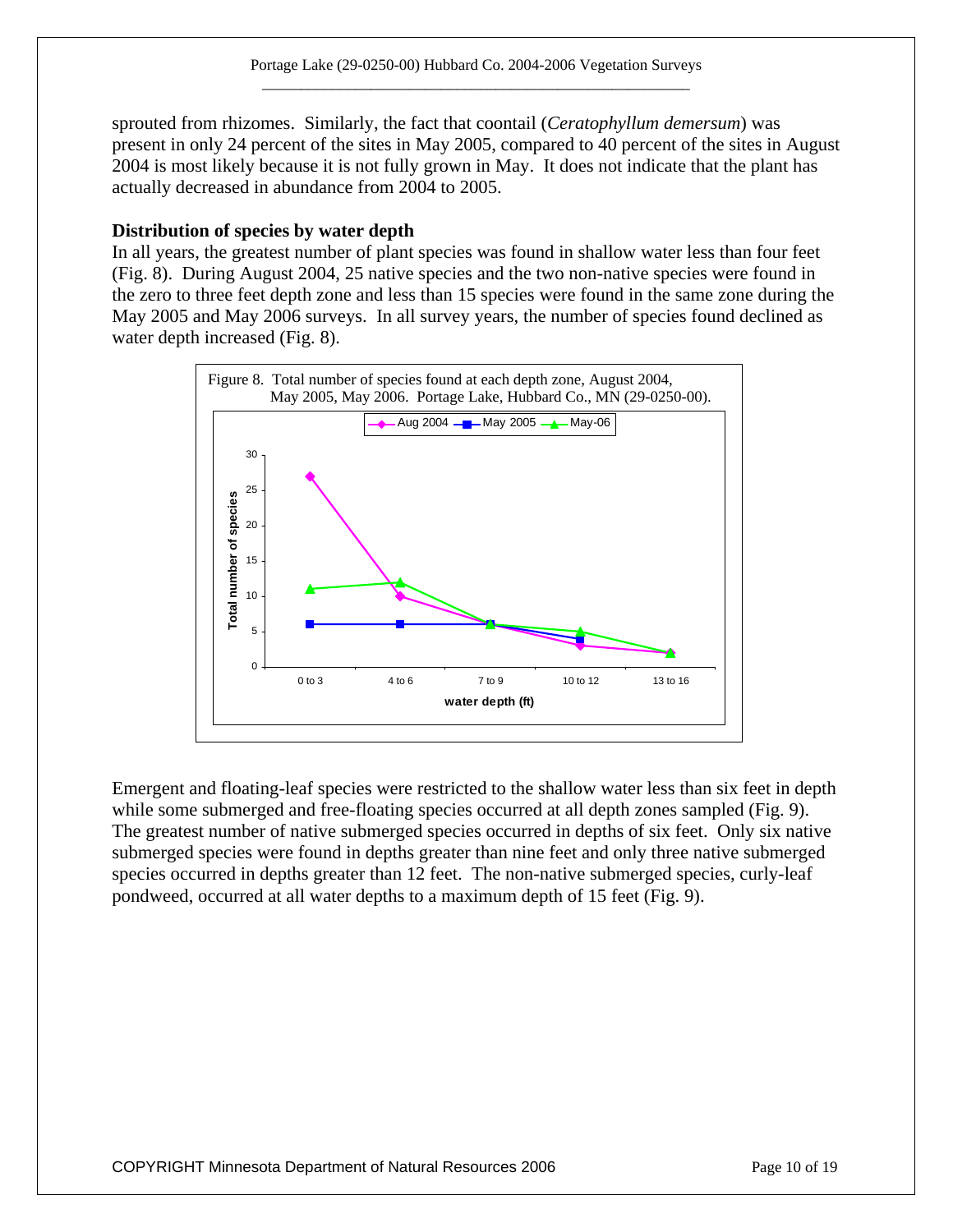#### Portage Lake (29-0250-00) Hubbard Co. 2004-2006 Vegetation Surveys



#### **Common submerged plant species**

Because plant species differ in their habitat preferences and reproductive strategies, some species are better adapted to certain lake conditions than other species. Although fourteen different submerged species were found in Portage Lake, only a few species occurred commonly. During the August 2004 survey, the most common submerged plants were native species: coontail (*Ceratophyllum demersum*), muskgrass (*Chara* sp.), Canada waterweed (*Elodea canadensis*), and bushy pondweed (*Najas flexilis*). Some of these species were also common during the May 2005 and/or May 2006 surveys but had not yet reached their maximum growth for those years. The non-native species, curly-leaf pondweed (*Potamogeton crispus*) was not common during the August 2004 survey but was one of the most common species found during the May 2005 and May 2006 surveys. All other submerged species found in Portage Lake occurred in less than six percent of the sample sites during all survey years (Table 1).

[Coontail](http://www.dnr.state.mn.us/aquatic_plants/submerged_plants/coontail.html) is the most common submerged flowering plant in Minnesota and is adapted to a broad range of lake conditions, including turbid water. Coontail is perennial and can overwinter as a green plant under the ice and then begins new growth early in the spring. It is loosely rooted to the lake bottom and spreads primarily by stem fragmentation. In Portage Lake, coontail dominated the submerged plant community in August 2004 and was found in 40 percent of the sample sites (Table 1). It was found throughout the lake basin (Fig. 10) and occurred at all water depths to a maximum of 15 feet. Coontail was most common in the seven to nine feet depth zone, where it was found in 87 percent of the sample sites (Fig. 11). In the August 2004 it was the only species found beyond the nine feet depth but during the May 2005 and May 2006 surveys, it co-occurred in deeper water with several other species, including curly-leaf pondweed (Figs. 11).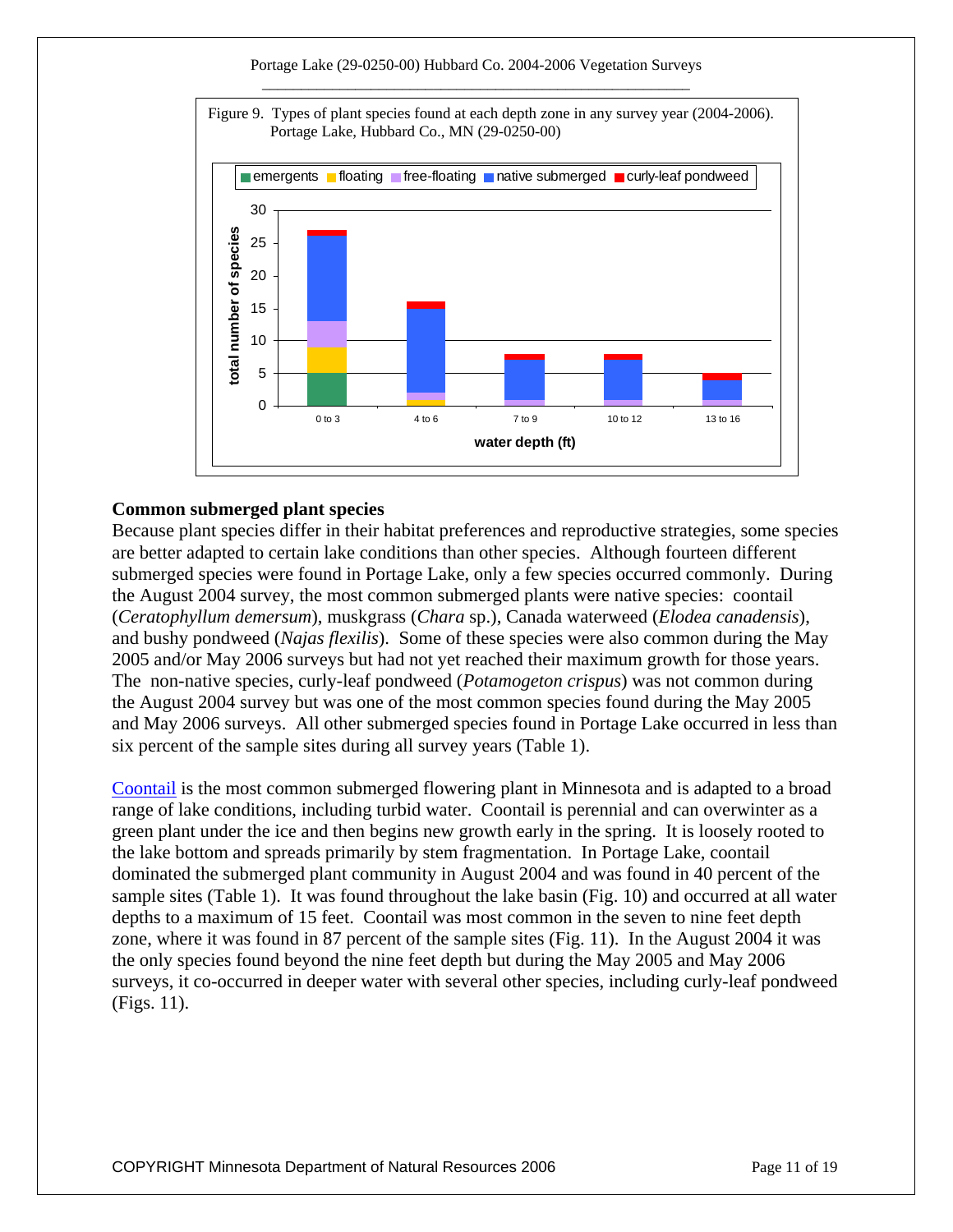

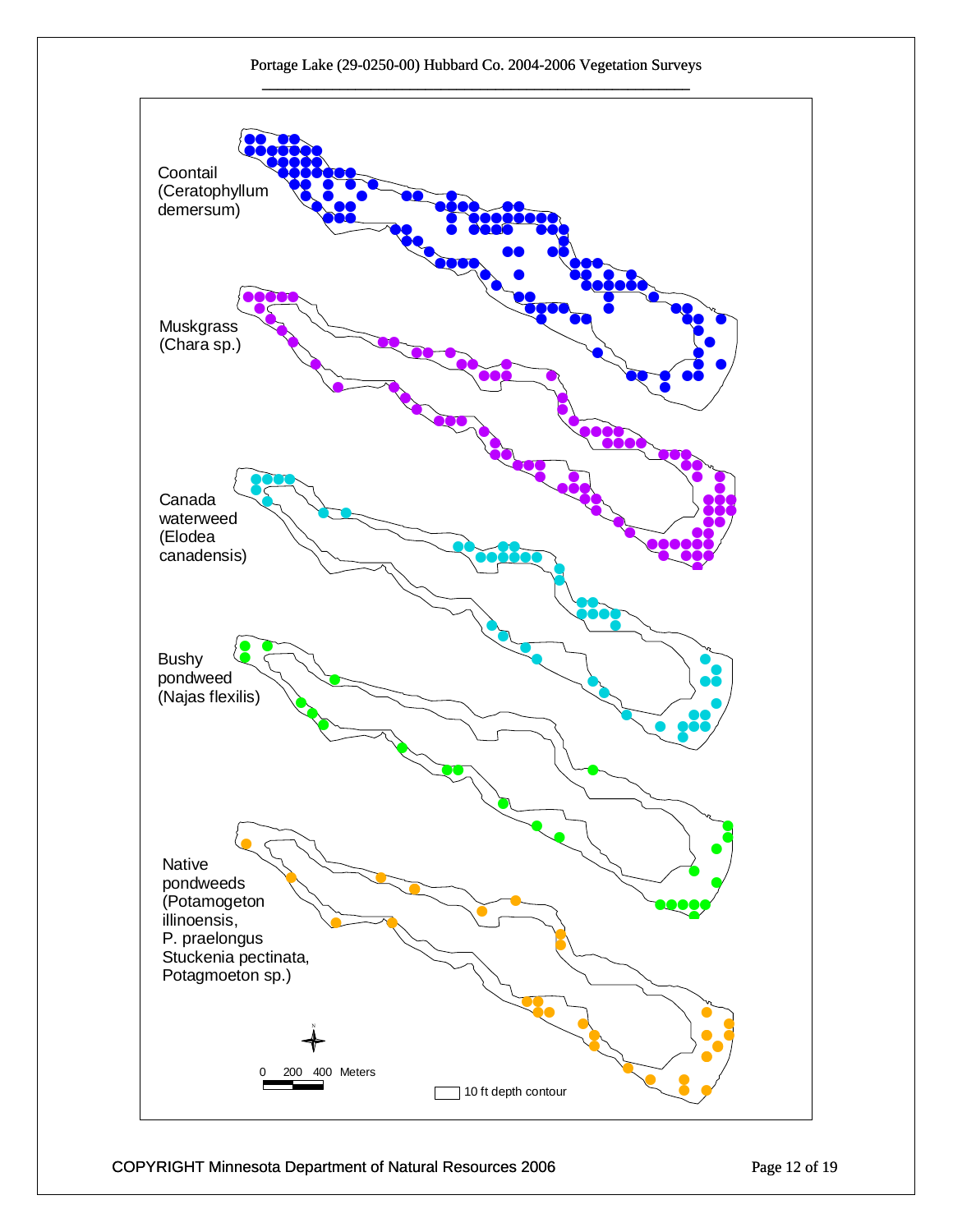

COPYRIGHT Minnesota Department of Natural Resources 2006 Page 13 of 19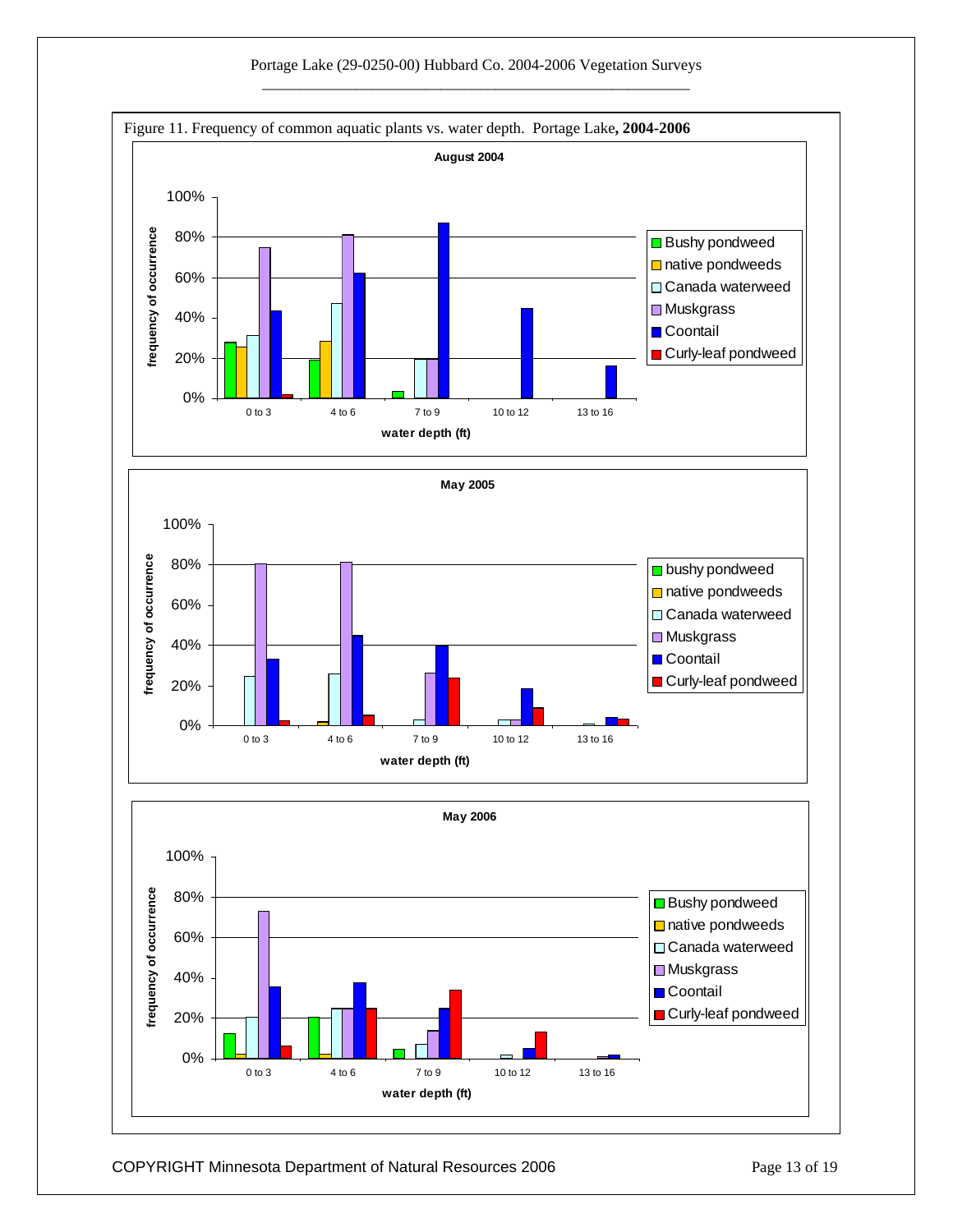[Muskgrass](http://www.dnr.state.mn.us/aquatic_plants/algae/chara.html) (*Chara* sp.) is a macroscopic algae that is common in many hardwater Minnesota lakes. It is named for its characteristic musky odor. Because this species does not form true stems, it is a low-growing plant, often found entirely beneath the water surface where it may form low "carpets" on the lake bottom. Muskgrass is adapted to variety of substrates and is often the first species to invade open areas of lake bottom where it can act as a sediment stabilizer. In Portage Lake, muskgrass occurred in 29 percent of the sample sites in August 2004 (Table 1). It was well distributed around the lake but was mostly restricted to water depths less than ten feet (Fig. 10). Muskgrass was most common in depths of six feet and less where it was the most abundant species in both August 2004 and May 2005 surveys (Figs. 11).

[Canada waterweed](http://www.dnr.state.mn.us/aquatic_plants/submerged_plants/canada_waterweed.html) (*Elodea canadensis*) is another perennial submerged species that is widespread throughout Minnesota because it is adapted to a variety of conditions. It is tolerant of low light and prefers soft substrates. This species can overwinter as an evergreen plant and spreads primarily by fragments. In Portage Lake, it was present in 15 percent of the August 2004 sample sites (Table 1). It was most often found in shallow water in depths less than 10 feet (Fig. 10) and reached its maximum abundance in depths of six feet and less (Fig. 11).

[Bushy pondweed](http://www.dnr.state.mn.us/aquatic_plants/submerged_plants/bushy_pondweeds.html) (*Najas flexilis*) is unique because it is one of the few annual submerged species in Minnesota and must re-establishes every year from seed. It is most commonly found in mid to late summer, following seed germination and growth. In Portage Lake, bushy pondweed occurred in eight percent of the sample sites in August 2004 and six percent of the May 2006 sites, but was not found during the May 2005 survey (Table 1). In August 2004, bushy pondweed was primarily found along the south shore and in the shallow east and west ends of the lake (Fig. 10). It was most common in depths of three feet and less and was not found in depths greater than nine feet (Fig. 11).

Other native pondweeds found in Portage Lake included [broad-leaf pondweeds](http://www.dnr.state.mn.us/aquatic_plants/submerged_plants/broadleaf_pondweeds.html) such as Illinois pondweed (*Potamogeton illinoenis*) and white-stem pondweed (*P. praelongus*), and [narrow-leaf](http://www.dnr.state.mn.us/aquatic_plants/submerged_plants/narrowleaf_pondweeds.html)  [pondweeds](http://www.dnr.state.mn.us/aquatic_plants/submerged_plants/narrowleaf_pondweeds.html) such as sago pondweed (*Stuckenia pectinata*). At least nine percent of the August 2004 survey sites contained at least one of these native pondweeds (Fig. 10). These species were found in water depths less than ten feet (Fig. 11).

[Curly-leaf pondweed](http://www.dnr.state.mn.us/aquatic_plants/submerged_plants/curlyleaf_pondweed.html) is a non-native, submerged plant that has been present in Minnesota since at least 1910 (Moyle and Hotchkiss 1945) and is now found in at least 700 Minnesota lakes (Invasive Species Program 2005). Like coontail and Canada waterweed, it is perennial but it has a unique life cycle, which gives it a competitive advantage over native species. Curly-leaf pondweed is actually dormant during late summer and begins new growth in early fall (Fig. 12). Winter foliage is produced and continues to grow under ice (Wehrmeister and Stuckey, 1978). Curly-leaf reaches its maximum growth in May and June, when water temperatures are still too low for most native plant growth. In late spring and early summer, curly-leaf plants form structures called "turions" which are hardened stem tips that break off and fall to the substrate. Turions remain dormant through the summer and germinate into new plants in early fall (Catling and Dobson, 1985).

As expected, curly-leaf pondweed was not found in many of the August 2004 survey sites because it had already died back for the year. By May 2005, it was found in seven percent of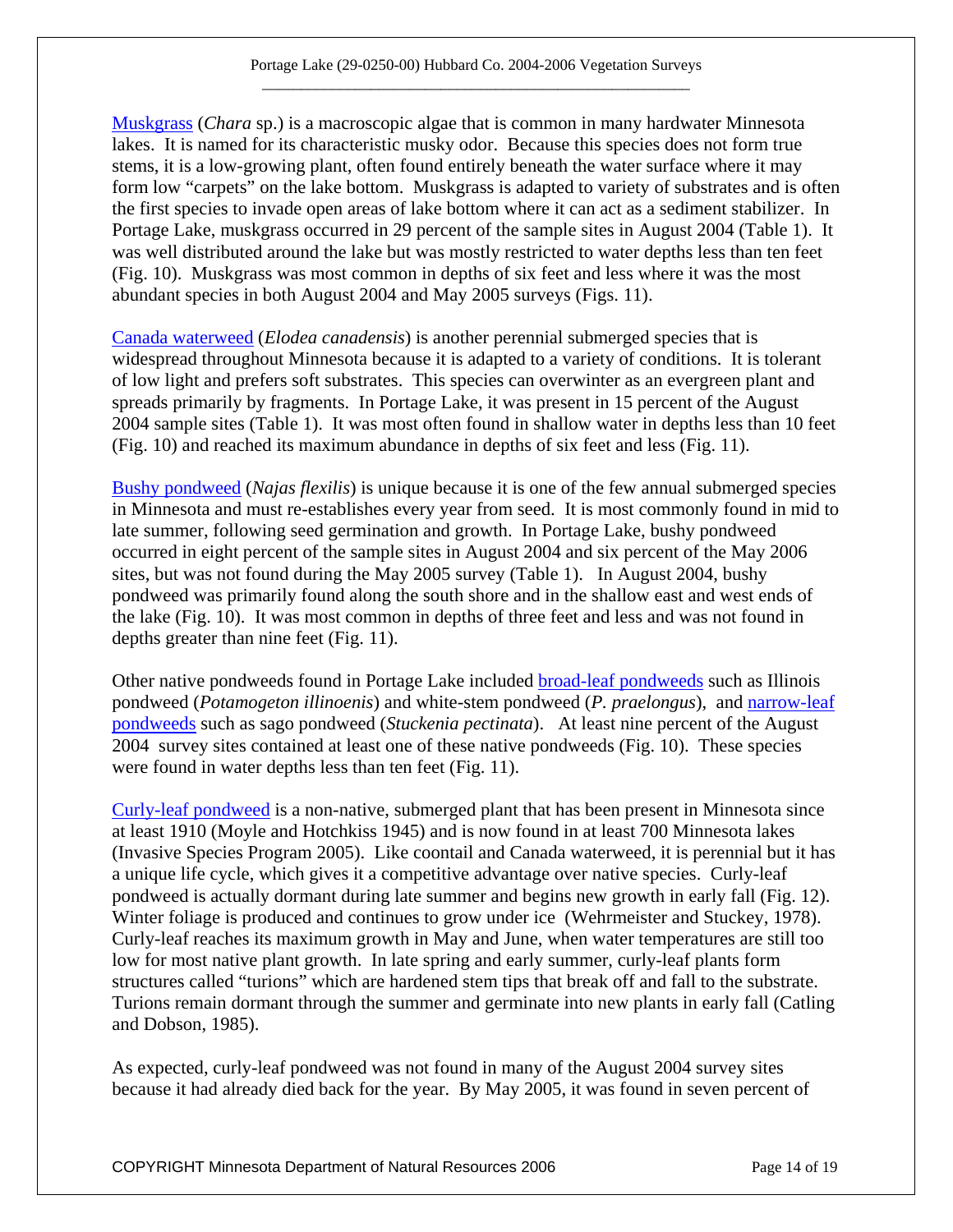

survey sites and occurred in 13 percent of the May 2006 sites (Table 1.) However, the difference between the May 2005 and May 2006 curly-leaf abundance is not statistically meaningful. In other words, these surveys provide an estimate of the actual abundance of curly-leaf in each year and the results obtained do not indicate that a significant change occurred in the curly-leaf abundance between 2005 and 2006. These results simply indicate that curly-leaf abundance was relatively low in both spring surveys.

Curly-leaf pondweed was scattered throughout about two-thirds of the lake in May 2005 and by May 2006 was also found in the western end of the lake (Fig. 13). Plants did not reach the surface at the time of the early spring survey but turions (overwintering buds) were present on some plants. Curly-leaf was found in all water depths up to 15 feet, but was most common in water depths of seven to nine feet, where it reached its maximum frequency of 22 percent (Fig. 11).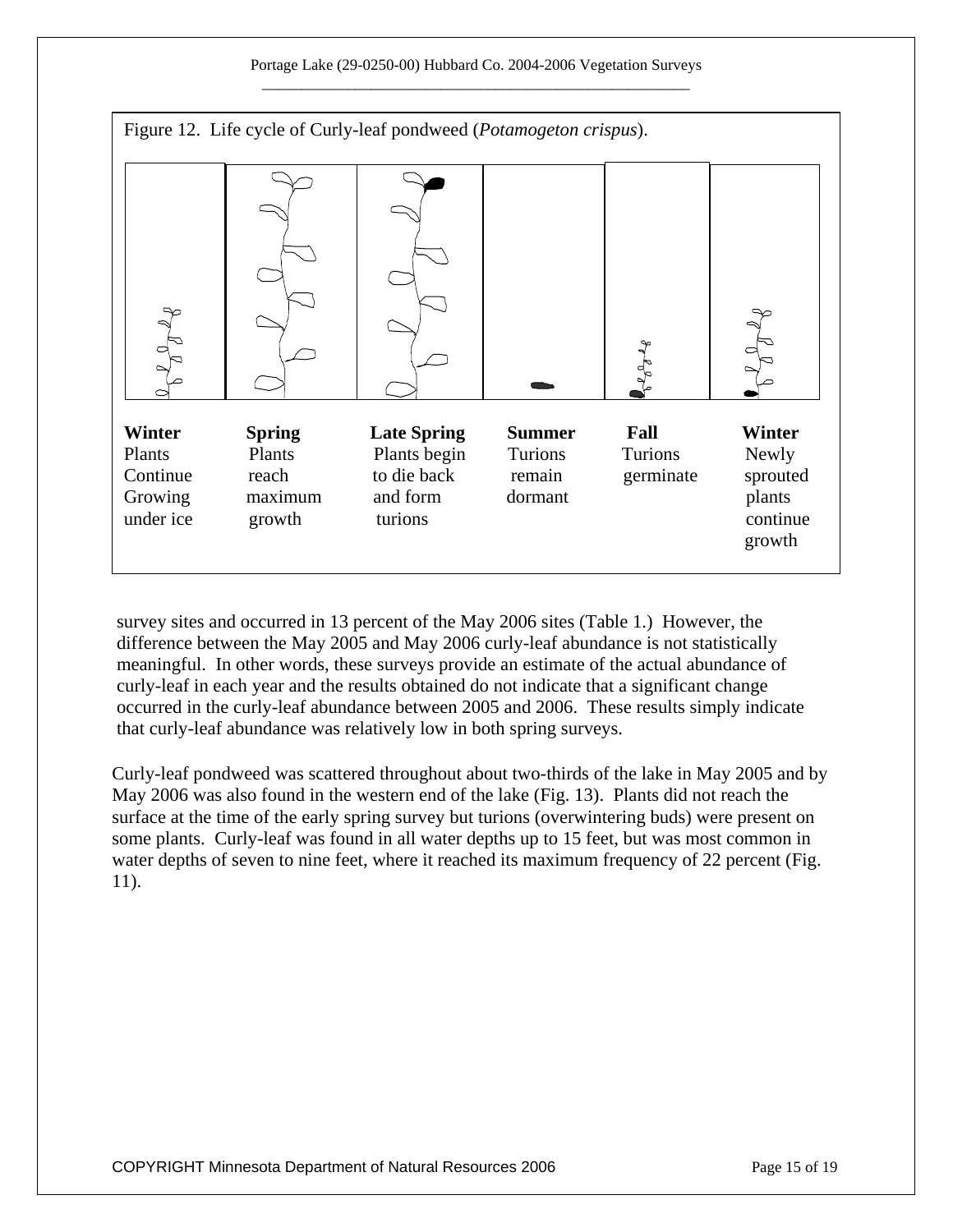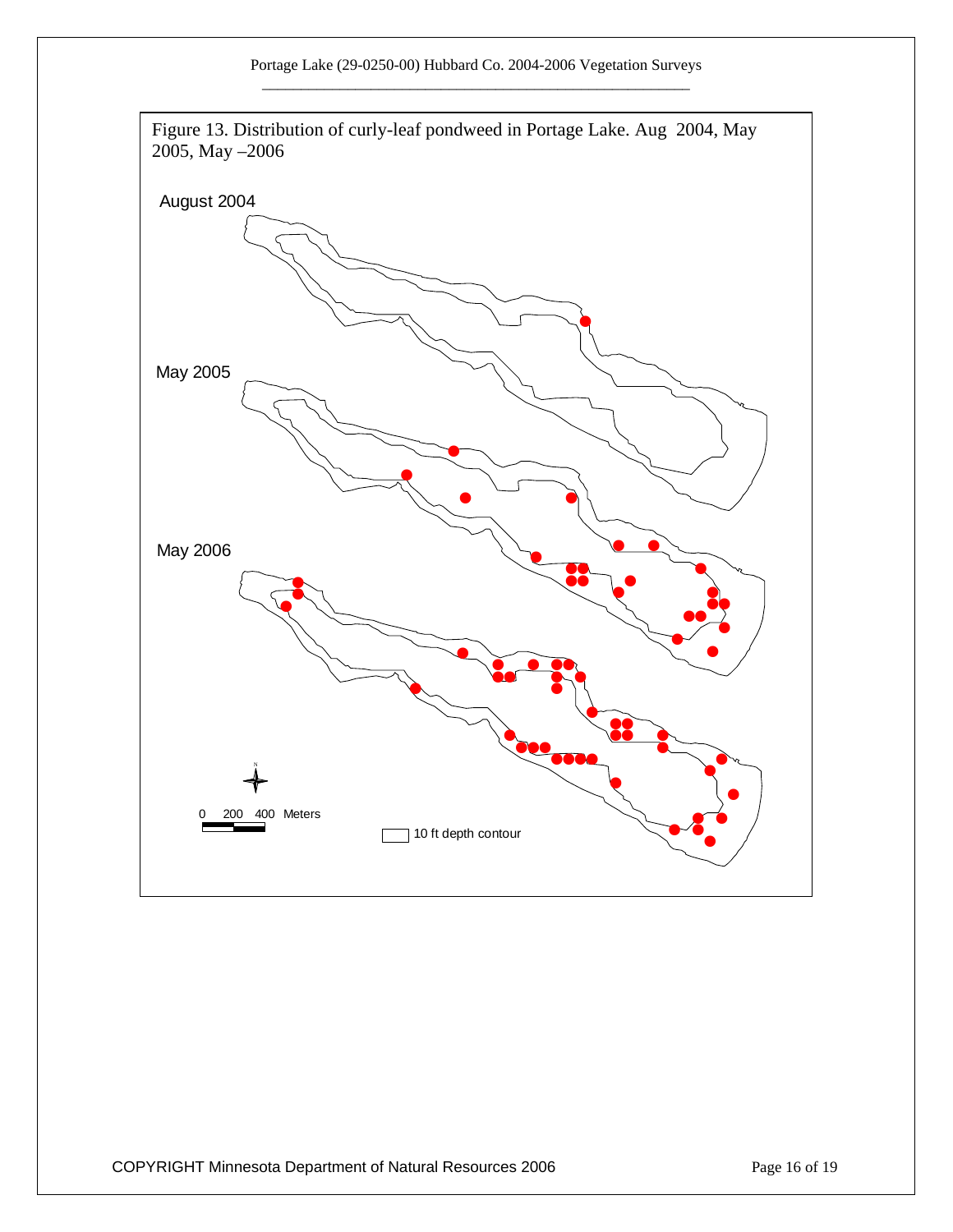#### **Native floating-leaf and emergent plant community**

While the focus of this survey was on the submerged plant community, the floating and emergent plants of Portage Lake also provide critical fish and wildlife habitat as well as benefits such as shoreline stabilization and water clarity maintenance (Fig. 14). Common emergent plants include [wild rice](http://www.dnr.state.mn.us/aquatic_plants/emergent_plants/wildrice.html) (*Zizania aquatica*) and [bulrush](http://www.dnr.state.mn.us/aquatic_plants/emergent_plants/bulrushes.html) (*Scirpus acutus*) and the most common floating-leaved plant was [yellow waterlily](http://www.dnr.state.mn.us/aquatic_plants/floatingleaf_plants/spatterdock.html) (*Nuphar variegata*).

#### **Non-native pink waterlilies**

found at scattered locations around Portage Lake shoreline (Fig. 15). Pink waterlilies are hybrid plants that are not native to Minnesota. Although they have attractive flowers, these exotics have the potential to outcompete native aquatic plants. Another concern is that if these water garden plants are placed into lakes, other harmful exotics, such as zebra mussels may be living on the plant and could also be introduced into the lake. While pink waterlilies and other

Figure 14. Marsh marigold (Caltha palustris) and other emergent and Wetland emergent plants in Portage Lake (29-0250-00). May, 2005.





exotic water plants are available for purchase for water gardens it is illegal to place them into lakes.

To avoid unintentional introductions of exotics, such as pink waterlilies, lake residents should consult with the DNR before planting any vegetation along the shoreline or in the lake. A permit is required to place seeds or plants into Minnesota lakes and this process helps to ensure that only native plants are used in lakeshore restoration projects. Click here for information on [Permit to Transplant Aquatic Plants](http://www.dnr.state.mn.us/shorelandmgmt/apg/permits.html) or contact your local DNR Area Fisheries office.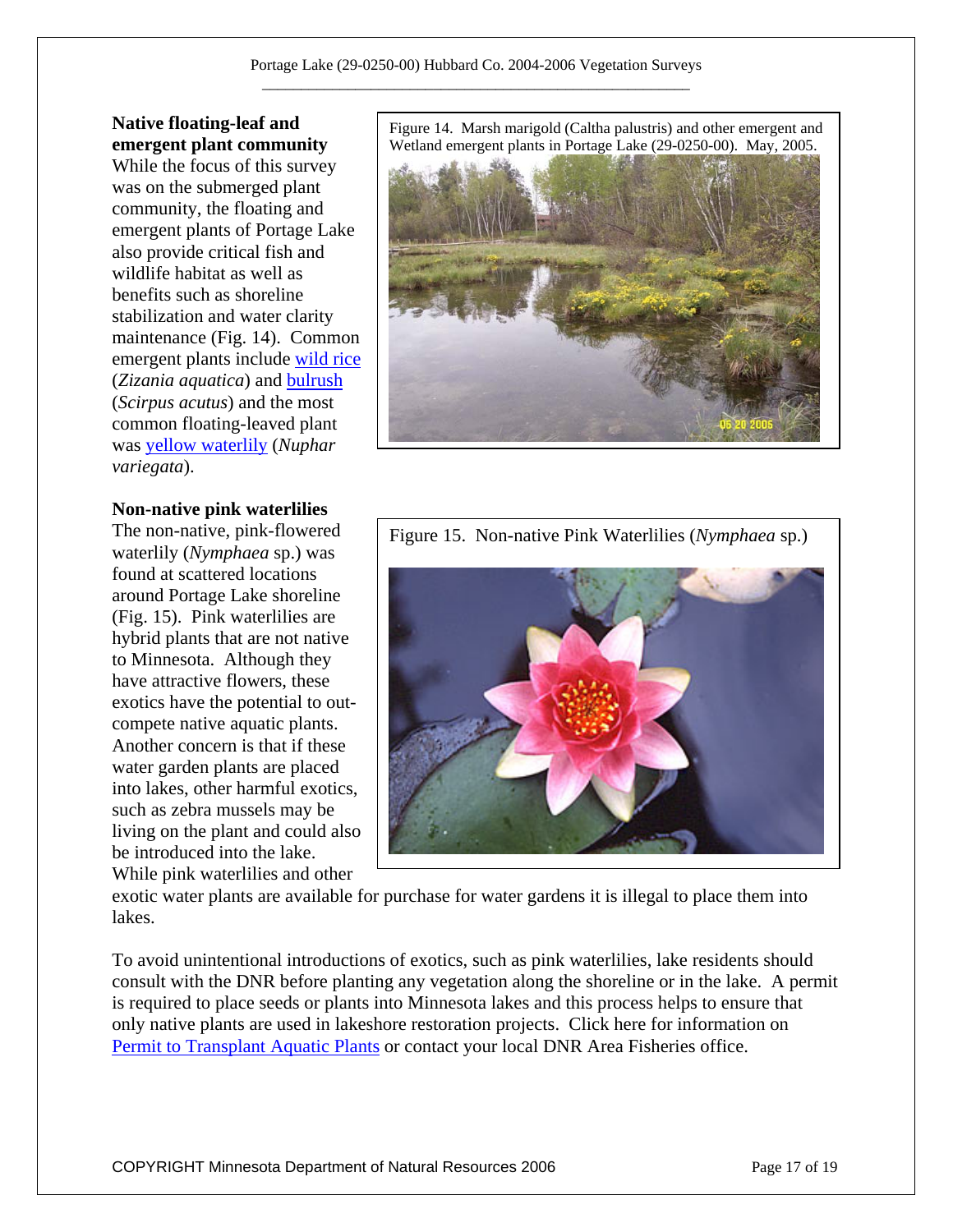#### **Monitoring changes in aquatic plant community**

Data from the 2004 Portage Lake vegetation survey provides baseline data on the native plant community. Data from the May 2005 and May 2006 surveys can be used to monitor annual changes in the distribution and frequency of curly-leaf pondweed. To analyze change in the native plant community, a survey should be repeated in late summer and results compared to the August 2004 survey. Detecting change in the curly-leaf population may be more complicated. It is often impossible to know whether a decline in curly-leaf is due to environmental conditions, or due to management activities, or a combination of both. Because curly-leaf pondweed reaches peak biomass in late spring, a spring survey is appropriate to estimate its distribution and abundance in the lake. However, in lakes such as Portage, where early season herbicide applications occur, it is not possible to survey curly-leaf pondweed during its peak biomass. Therefore, repeat spring vegetation surveys should be conducted as close to the spring herbicide treatment date as possible.

In general, factors that may lead to change in native and non-native aquatic plant communities include:

- Change in water clarity If Portage Lake clarity increases, submerged vegetation may be more common at depths greater than 10 feet.
- Snow cover Curly-leaf pondweed, in particular, may fluctuate in abundance in response to snow cover. Many native submerged plants also have the ability to grow under the ice, particularly if there is little snow cover and sunlight reaches the lake bottom. In years following low snow cover, curly-leaf and some native submerged plants may increase in abundance.
- Water temperatures / length of growing season In years with cool spring temperatures, submerged plants may be less abundant than in years with early springs and prolonged warm summer days.
- Natural fluctuation in plant species. Many submerged plants are perennial and regrow in similar locations each year. However, a few species such as wild rice (*Zizania aquatica*) and bushy pondweed (*Najas flexilis*) are annuals and are dependant on the previous years seed set for regeneration.
- Aquatic plant management activities Herbicide and mechanical control of aquatic plants can directly impact the aquatic plant community. Monitoring these control activities can help insure that non-target species are not negatively impacted. Click here foor information on the laws pertaining to aquatic plant management: [MnDNR APM Program](http://www.dnr.state.mn.us/ecological_services/apm/index.html) or contact your local DNR Area Fisheries office.